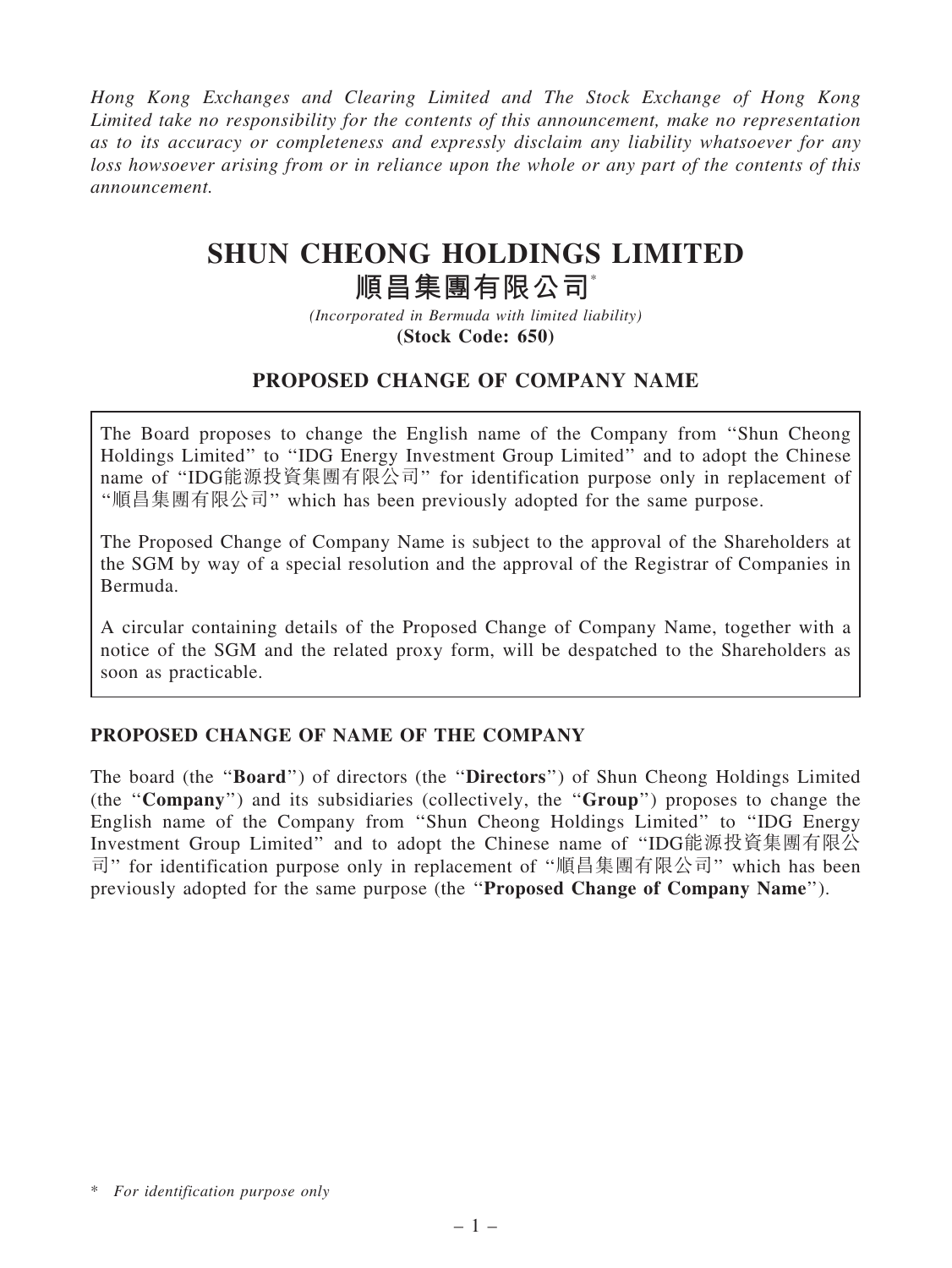## REASONS FOR THE PROPOSED CHANGE OF COMPANY NAME

The Board considers that the Proposed Change of Company Name can promote and strengthen the Company's corporate image and enable the Group to better identify and obtain business opportunities for future development. As such, the Board is of the view that the Proposed Change of Company Name is in the best interests of the Company and the shareholders of the Company (the "Shareholders") as a whole.

### CONDITIONS OF THE PROPOSED CHANGE OF COMPANY NAME

The Proposed Change of Company Name is subject to the following conditions:

- (1) the passing of a special resolution by the Shareholders at a special general meeting of the Company (the ''SGM'') approving the Proposed Change of Company Name; and
- (2) the granting of the approval by the Registrar of Companies in Bermuda for the change of the English name of the Company from ''Shun Cheong Holdings Limited'' to ''IDG Energy Investment Group Limited''.

Subject to the satisfaction of the conditions set out above, the Proposed Change of Company Name will take effect from the date on which the Company's new English name is entered on the register of companies maintained by the Registrar of Companies in Bermuda in place of the existing English name. The Registrar of Companies in Bermuda is expected to issue the certificate of incorporation on change of name thereafter. After the Proposed Change of Company Name with the Registrar of Companies has become effective, the Company will carry out the necessary filing and/or registration procedures in Hong Kong.

#### EFFECTS OF THE PROPOSED CHANGE OF COMPANY NAME

The Proposed Change of Company Name will not, by itself, affect any of the rights of the Shareholders. Save for the change of stock short names of the Company to be announced by the Company, the trading arrangements for the shares of the Company (the ''Shares'') on The Stock Exchange of Hong Kong Limited (the ''Stock Exchange'') will not be affected.

All existing share certificates of the Company in issue bearing the existing name of the Company will, after the Proposed Change of Company Name becoming effective, continue to be evidence of title to such Shares and will remain valid for trading, settlement, registration and delivery purposes. Accordingly, there will not be any arrangement for free exchange of the existing share certificates of the Company for new share certificates bearing the new name of the Company. Any new share certificates of the Company issued after the Proposed Change of Company Name has become effective will bear the Company's new name.

Upon the Proposed Change of Company Name becoming effective, and subject to the confirmation of the Stock Exchange, the English and Chinese stock short names of the Company will also be changed.